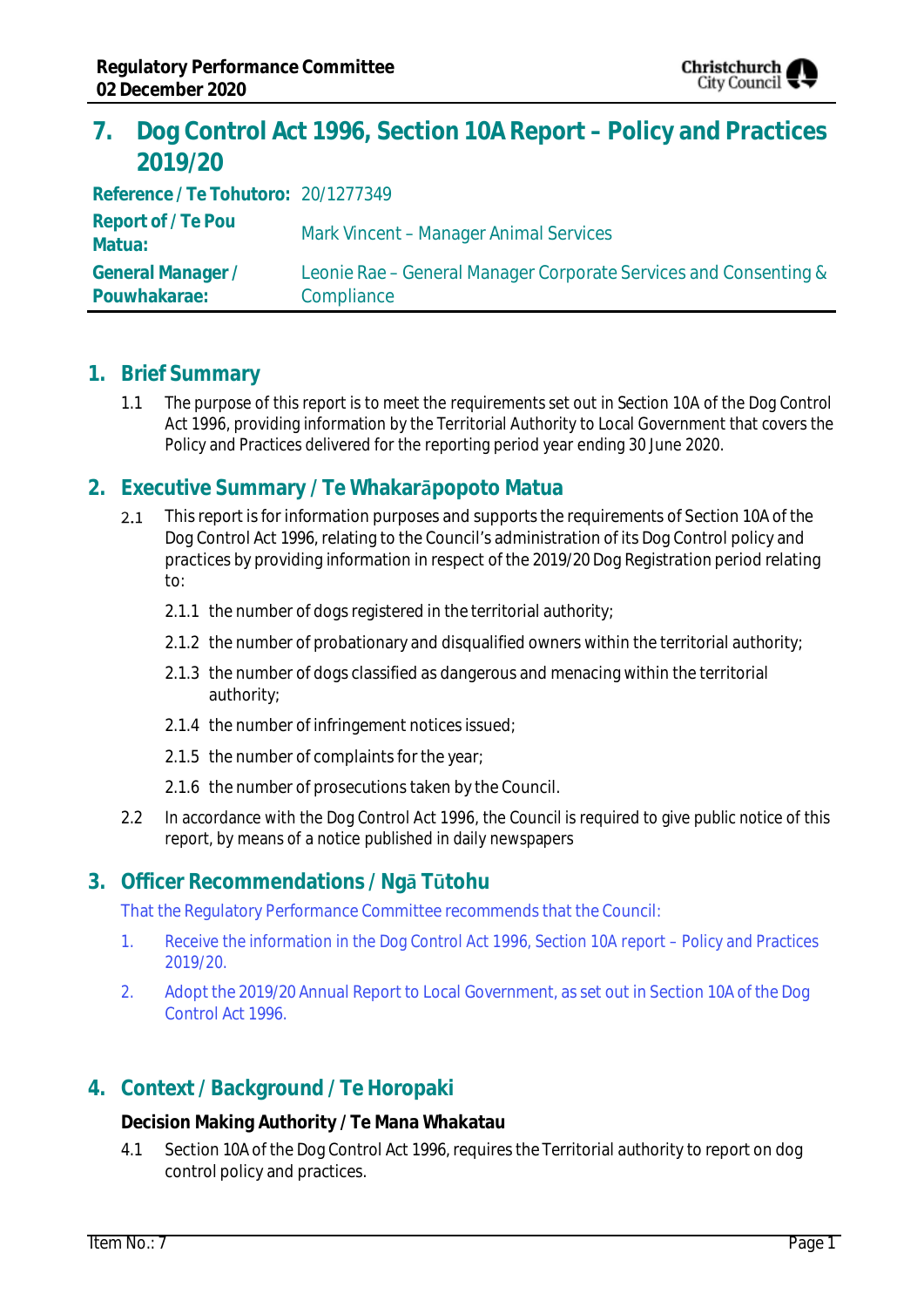

- 1) A territorial authority must, in respect of each financial year, report on the administration of
	- a) its dog control policy adopted under [section 10;](http://www.legislation.govt.nz/act/public/1996/0013/latest/link.aspx?id=DLM374494#DLM374494) and
	- b) its dog control practices.
- 2) The report must include, in respect of each financial year, information relating to
	- a) the number of registered dogs in the territorial authority district:
	- b) the number of probationary owners and disqualified owners in the territorial authority district:
	- c) the number of dogs in the territorial authority district classified as dangerous under [section 31](http://www.legislation.govt.nz/act/public/1996/0013/latest/link.aspx?id=DLM374887#DLM374887) and the relevant provision under which the classification is made:
	- d) the number of dogs in the territorial authority district classified as menacing under [section 33A](http://www.legislation.govt.nz/act/public/1996/0013/latest/link.aspx?id=DLM375100#DLM375100) or [section 33C](http://www.legislation.govt.nz/act/public/1996/0013/latest/link.aspx?id=DLM375107#DLM375107) and the relevant provision under which the classification is made:
	- e) the number of infringement notices issued by the territorial authority:
	- f) the number of dog related complaints received by the territorial authority in the previous year and the nature of those complaints:
	- g) the number of prosecutions taken by the territorial authority under this Act.
- 3) The territorial authority must give public notice of the report
	- a) by means of a notice published in
		- i. 1 or more daily newspapers circulating in the territorial authority district; or
		- ii. 1 or more other newspapers that have at least an equivalent circulation in that district to the daily newspapers circulating in that district; and
	- b) by any means that the territorial authority thinks desirable in the circumstances.
- 4) The territorial authority must also, within 1 month after adopting the report, send a copy of it to the Secretary for Local Government.

#### **Christchurch City Council's Policies (Section 10A (1a))**

- 4.2 The Council adopted the "Control of Dogs" Policy ("the policy") in September 2016. The Policy has provisions relating to the control of dogs in public places, which are enforceable under the Christchurch City Council Dog Control Bylaw 2016.
- 4.3 The objectives of the policy are to:
	- set the framework for Dog Registration Fees and Classification of Owners;
	- identify mechanisms for promoting responsible dog ownership and interaction with dogs;
	- set the framework for Issuing of Infringement notices and Impounding of Dogs;
	- specify the requirement for neutering of dogs classified as dangerous or menacing; (sections  $32(1)$  (c) and  $33E$  (b));
	- provide adequate opportunities to fulfil the exercise and recreational needs of dogs and their owners;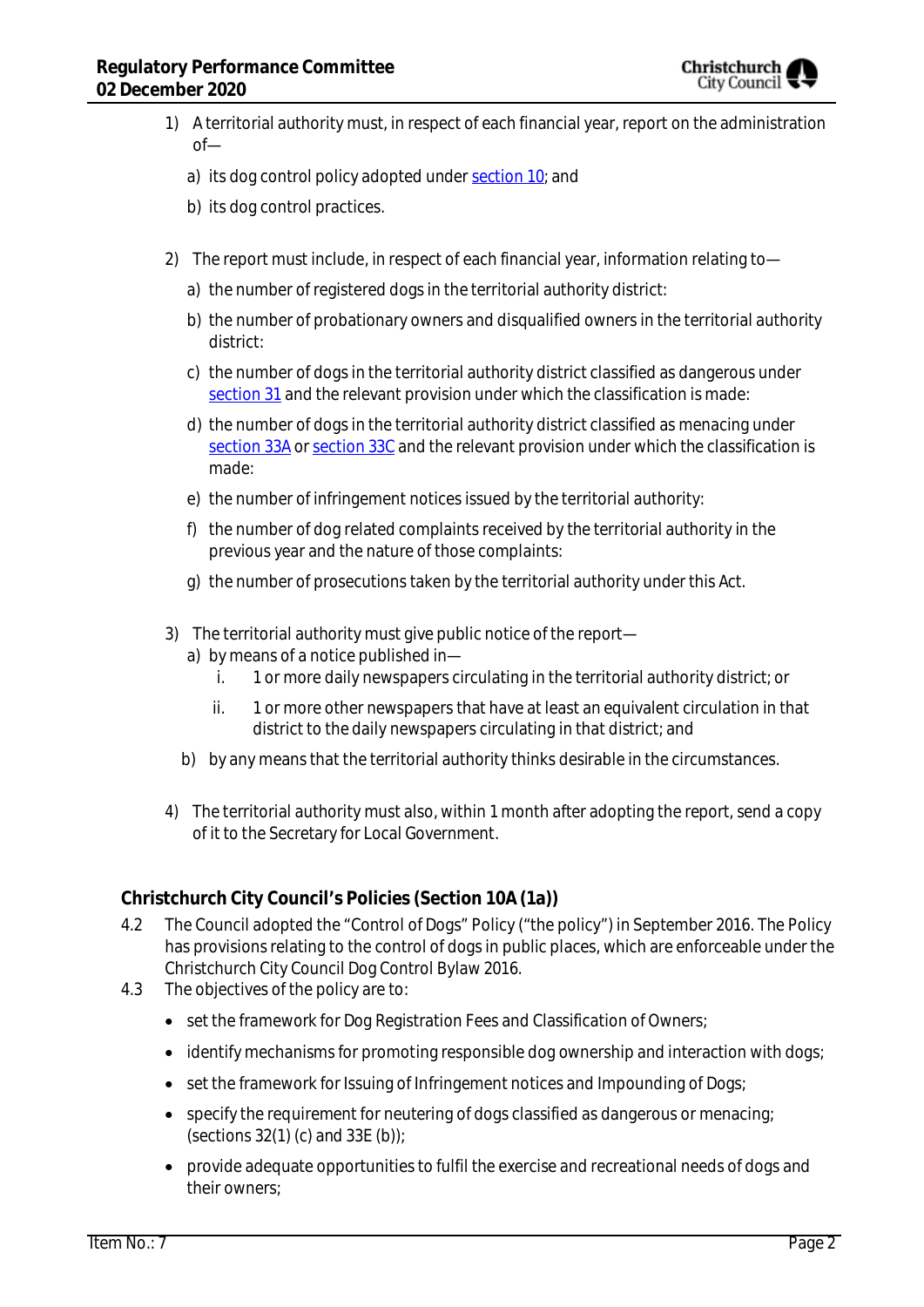- set the framework for categories of Dog Control;
- Notify areas where specific dog control status has been designated for reasons such as public health, safety and hygiene and protection of wildlife, animals and stock;
- Identify the matters to be covered by bylaws.

**Christchurch City Council's Practices (Section 10A (1b))**

- 4.4 To satisfy the requirements of section 10A of the Dog control Act 1996, the following information is provided.
- 4.5 **Dog Registration**
	- 4.5.1 The total number of dogs recorded on the Councils dog registration database for the period was 40,002 compared to 39,127 last year.
- 4.6 **Probationary and Disqualified Owners**
	- 4.6.1 The Council recorded 11 owners recorded as probationary owners and 1 owner as disqualified over the period.
- 4.7 **Dangerous Dog Classifications**
	- 4.7.1 The Council classified 8 dogs classified as dangerous under section 31 of the Dog control Act 1996, adjusting the total number of dogs on the dangerous dog register to 60.
- 4.8 **Menacing Dog Classifications**
	- 4.8.1 The Council has two separate menacing dog classifications:
		- Section 33A (1) (b) (i) of the Dog control Act 1996, provides for dogs to be classified as menacing (based on the dogs aggressive behaviour). For the period, 28 new dogs were classified as menacing, adjusting the total number of dogs classified in this category, on the Council's register to 230.
		- Section 33C of the Dog Control Act 1996, provides for dogs to be classified as menacing (based on the dogs breed or breed type). For the period, 10 new dogs were classified as menacing, adjusting the total number of dogs classified in this category, on the Council's register to 140.
- 4.9 **Infringement Notices Issued**
	- 4.9.1 The Council issued 1,494 infringement notices for breaches against the Dog Control Act 1996.
- 4.10 **Dog related complaints**
	- 4.10.1The Council investigated 578 priority one complaints (dogs attacking persons, stock, poultry, domestic animals and protected wildlife or traffic hazards relating to wandering stock on roads).
	- 4.10.2The Council received 7613 complaints relating to dogs barking, wandering, fouling, rushing and unregistered dogs.
- 4.11 **Prosecutions**
	- 4.11.1The Council took 1 prosecution resulting in a conviction where the dog owner was disqualified from owning dogs for four years.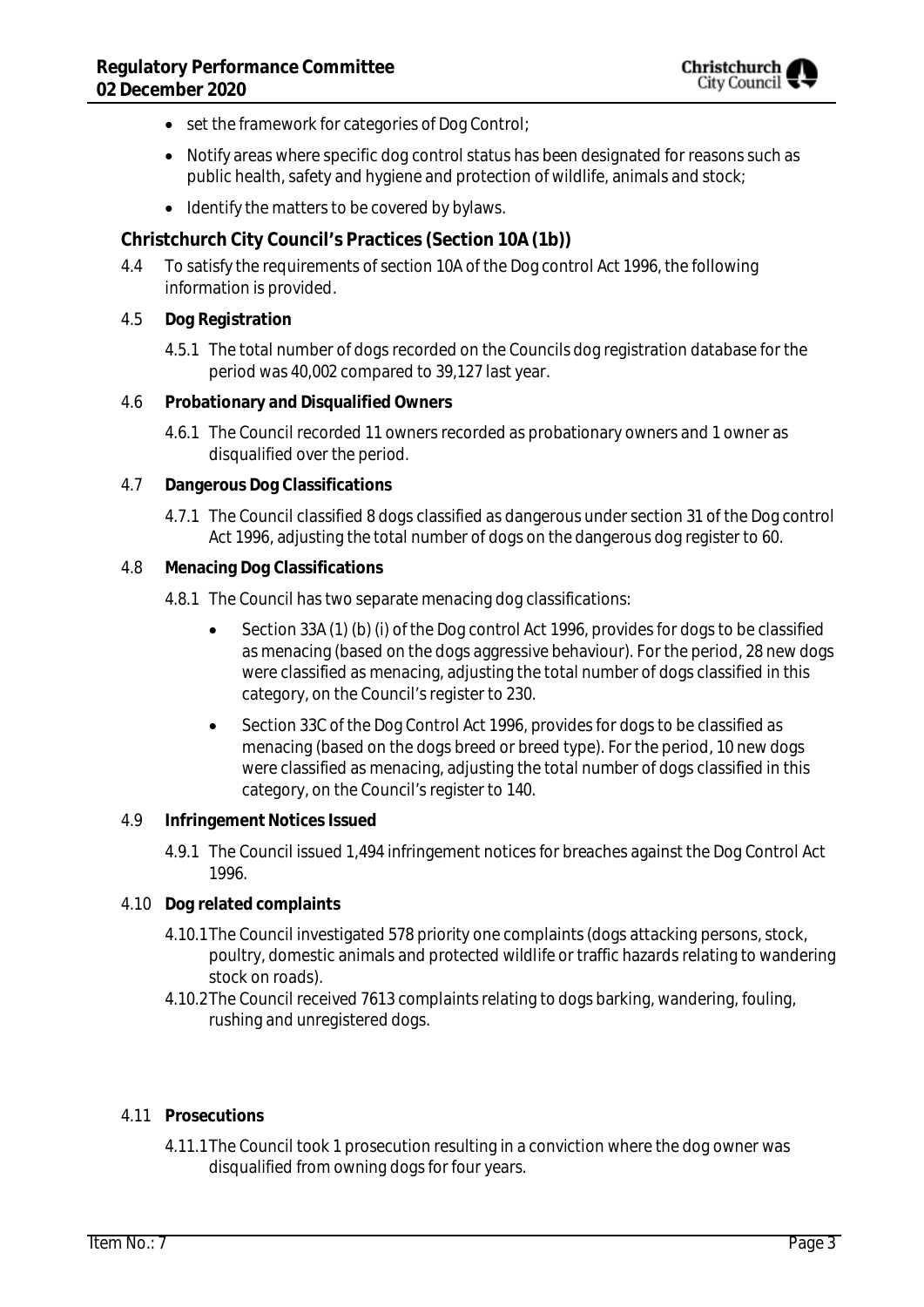

#### 4.12 **Statistical Summary**

| Total number of registered dogs | 40,002 |
|---------------------------------|--------|
|---------------------------------|--------|

| Total number of probationary owners |  |
|-------------------------------------|--|
|-------------------------------------|--|

| Total number of disqualified owners                              |  |
|------------------------------------------------------------------|--|
|                                                                  |  |
| Total number of dogs classified as dangerous (live records only) |  |
| S.31 (1)(a) Section 57A conviction                               |  |
| S.31 (1)(b) Sworn evidence                                       |  |
| S.31 (1)(c) Owner admits in writing                              |  |

| Total number of live dogs classified as menacing |     |
|--------------------------------------------------|-----|
| S.33A Observed or reported behaviour (deed)      | 230 |
| S.33A Breed characteristics (breed)              | 140 |
| S.33C Dogs listed in schedule four.              |     |

| Number of infringement notices issued (not waived or cancelled)                                           | 1494 |
|-----------------------------------------------------------------------------------------------------------|------|
| Number of dog related complaints -                                                                        |      |
| Dog attacks on people, stock, poultry, domestic animals or protected<br>wildlife                          | 578  |
| Dog rushing, intimidating people or domestic animals.                                                     | 365  |
| Dogs barking, roaming or fouling (covers self-generated bylaw,<br>roaming dogs and miscellaneous matters) | 5976 |
| Unregistered dogs                                                                                         | 1272 |
| Number of prosecutions taken                                                                              |      |

## **Attachments / Ngā Tāpirihanga**

There are no attachments to this report.

In addition to the attached documents, the following background information is available:

| Document Name  | ' File Link<br>Location/ |
|----------------|--------------------------|
| Not applicable |                          |

## **Confirmation of Statutory Compliance / Te Whakatūturutanga ā-Ture**

Compliance with Statutory Decision-making Requirements (ss 76 - 81 Local Government Act 2002). (a) This report contains: